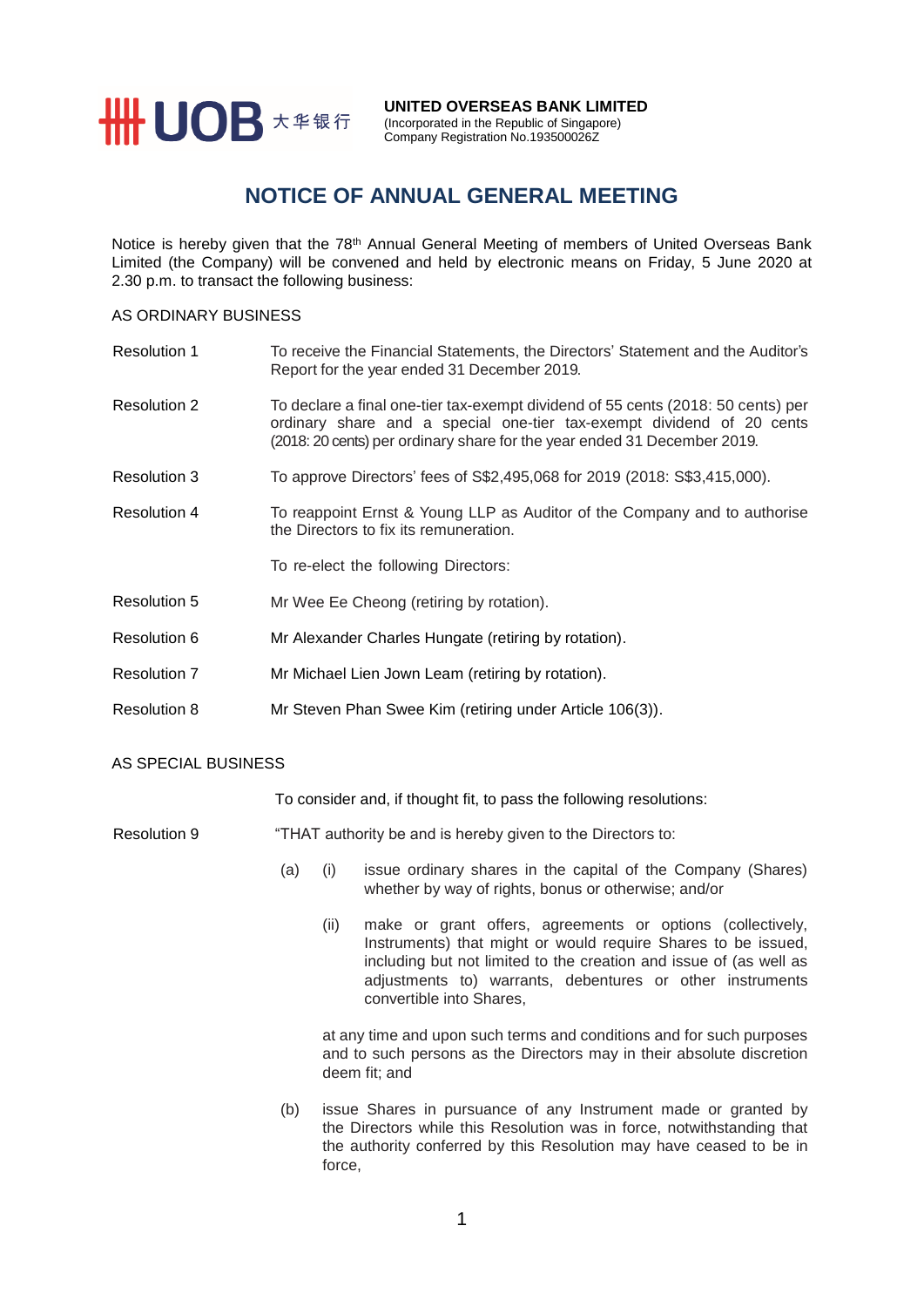provided that:

- (1) the aggregate number of Shares to be issued pursuant to this Resolution (including Shares to be issued in pursuance of Instruments made or granted pursuant to this Resolution) does not exceed 50 per cent of the total number of issued Shares, excluding treasury shares and subsidiary holdings (as calculated in accordance with paragraph (2) below), of which the aggregate number of Shares to be issued other than on a *pro rata* basis to shareholders of the Company (including Shares to be issued in pursuance of Instruments made or granted pursuant to this Resolution) shall be less than 10 per cent of the total number of issued Shares, excluding treasury shares and subsidiary holdings (as calculated in accordance with paragraph (2) below);
- (2) (subject to such manner of calculation and adjustment as may be prescribed by the Singapore Exchange Securities Trading Limited (SGX-ST)) for the purpose of determining the aggregate number of Shares that may be issued under paragraph (1) above, the percentage of issued Shares shall be based on the total number of issued Shares, excluding treasury shares and subsidiary holdings, at the time this Resolution is passed, after adjusting for:
	- (i) new Shares arising from the conversion or exercise of any convertible securities or share options or vesting of share awards which are outstanding or subsisting at the time this Resolution is passed; and
	- (ii) any subsequent bonus issue, consolidation or subdivision of Shares;
- (3) in exercising the authority conferred by this Resolution, the Company shall comply with the provisions of the SGX-ST Listing Manual for the time being in force (unless such compliance has been waived by the SGX-ST) and the Constitution for the time being of the Company; and
- (4) (unless revoked or varied by the Company in general meeting) the authority conferred by this Resolution shall continue in force until the conclusion of the next Annual General Meeting (AGM) of the Company or the date by which the next AGM of the Company is required by law to be held, whichever is earlier."

In this Resolution 9, "subsidiary holdings" shall have the meaning ascribed to it in the SGX-ST Listing Manual.

- Resolution 10 "THAT authority be and is hereby given to the Directors to allot and issue from time to time such number of ordinary shares in the capital of the Company as may be required to be allotted and issued pursuant to the UOB Scrip Dividend Scheme."
- Resolution 11 "THAT
	- (a) for the purposes of Sections 76C and 76E of the Companies Act, Chapter 50 of Singapore (Companies Act), the exercise by the Directors of the Company of all the powers of the Company to purchase or otherwise acquire issued ordinary shares in the capital of theCompany (Shares) not exceeding in aggregate the Maximum Limit (as hereafter defined), at such price or prices as may be determined by the Directors from time to time up to the Maximum Price (as hereafter defined), whether by way of: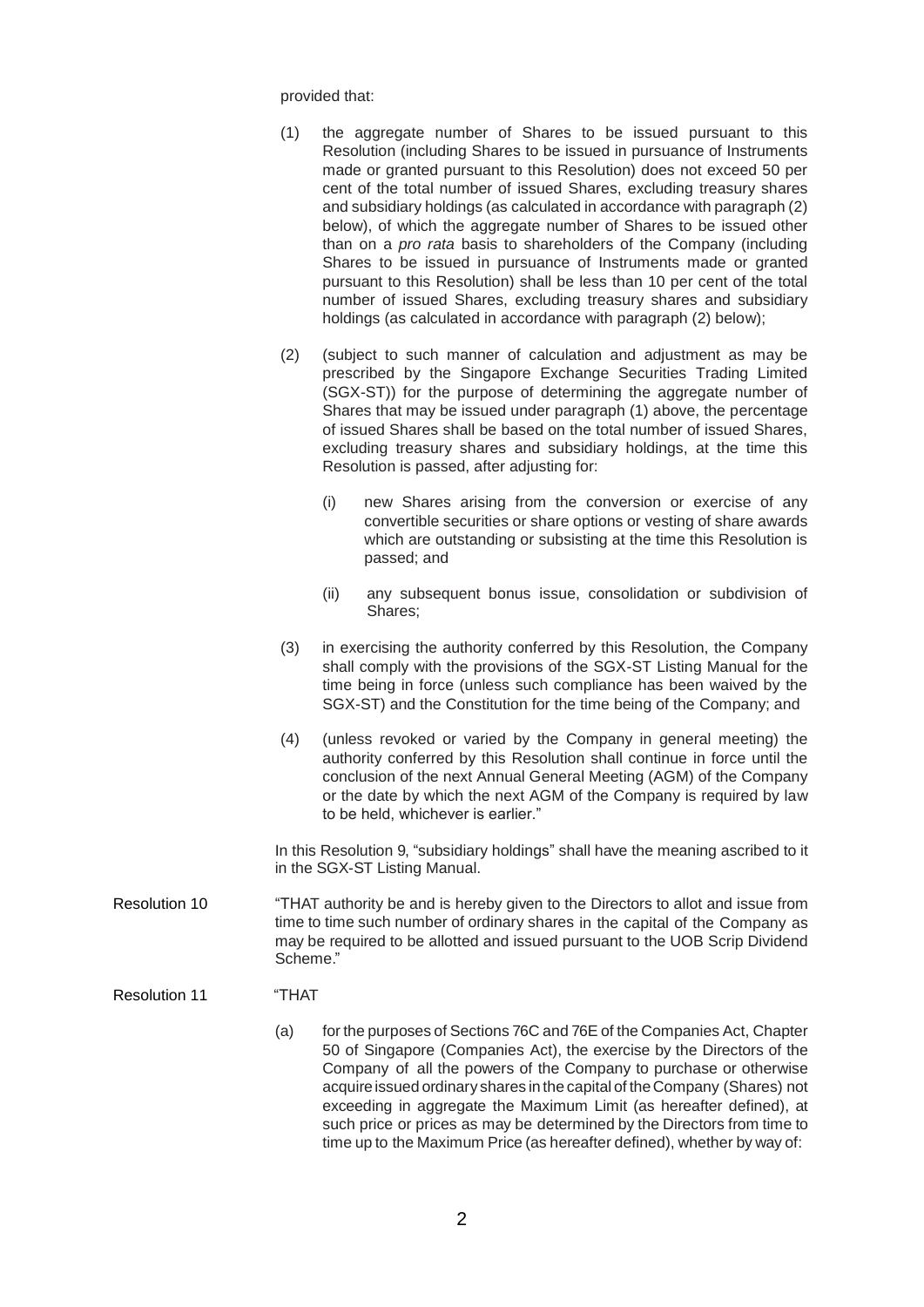- (i) market purchase(s) (Market Purchase) on the Singapore Exchange Securities Trading Limited (SGX-ST); and/or
- (ii) off-market purchase(s) (Off-Market Purchase) (if effected otherwise than on SGX-ST) in accordance with any equal access scheme(s) as may be determined or formulated by the Directors as they consider fit, which scheme(s) shall satisfy all the conditions prescribed by the Companies Act,

and otherwise in accordance with all other laws, regulations and rules of SGX-ST as may for the time being be applicable, be and is hereby authorised and approved generally and unconditionally (Share Purchase Mandate);

- (b) the authority conferred on the Directors pursuant to the Share Purchase Mandate may be exercised by the Directors at any time and from time to time during the period commencing from the date of the passing of this Resolution and expiring on the earliest of:
	- (i) the date on which the next Annual General Meeting (AGM) of the Company is held or required by law to be held;
	- (ii) the date on which the purchases or acquisitions of Shares pursuant to the Share Purchase Mandate are carried out to the full extent mandated; or
	- (iii) the date on which the authority conferred by the Share Purchase Mandate is revoked or varied by the Company in a general meeting;
- (c) In this Resolution 11:

"Average Closing Price" means the average of the last dealt prices of the Shares over the five consecutive market days on which the Shares were transacted on the SGX-ST immediately preceding the date of the Market Purchase by the Company or, as the case may be, the date of the making of the offer pursuant to the Off-Market Purchase, and deemed to be adjusted in accordance with the listing rules of the SGX-ST for any corporate action which occurs during the relevant five-day periodandthedateoftheMarketPurchasebytheCompanyor,as thecase may be, the date of the making of the offer pursuant to the Off-Market Purchase;

"date of the making of the offer" means the date on which the Company announces its intention to make an offer for an Off-Market Purchase, stating the purchase price (which shall not be more than the Maximum Price calculated on the foregoing basis) for each Share and the relevant terms of the equal access scheme for effecting the Off-Market Purchase;

"Maximum Limit" means that number of Shares representing 5 per cent of the total number of issued Shares (excluding any Shares which are held as treasury shares and subsidiary holdings) as at the date of the passing of this Resolution unless the Company has effected a reduction of the share capital of the Company in accordance with the applicable provisions of the Companies Act, at any time during the Relevant Period, in which event the issued Shares shall be taken to be the total number of the issued Shares as altered by such capital reduction (excluding any Shares which are held as treasury shares and subsidiary holdings as at that date);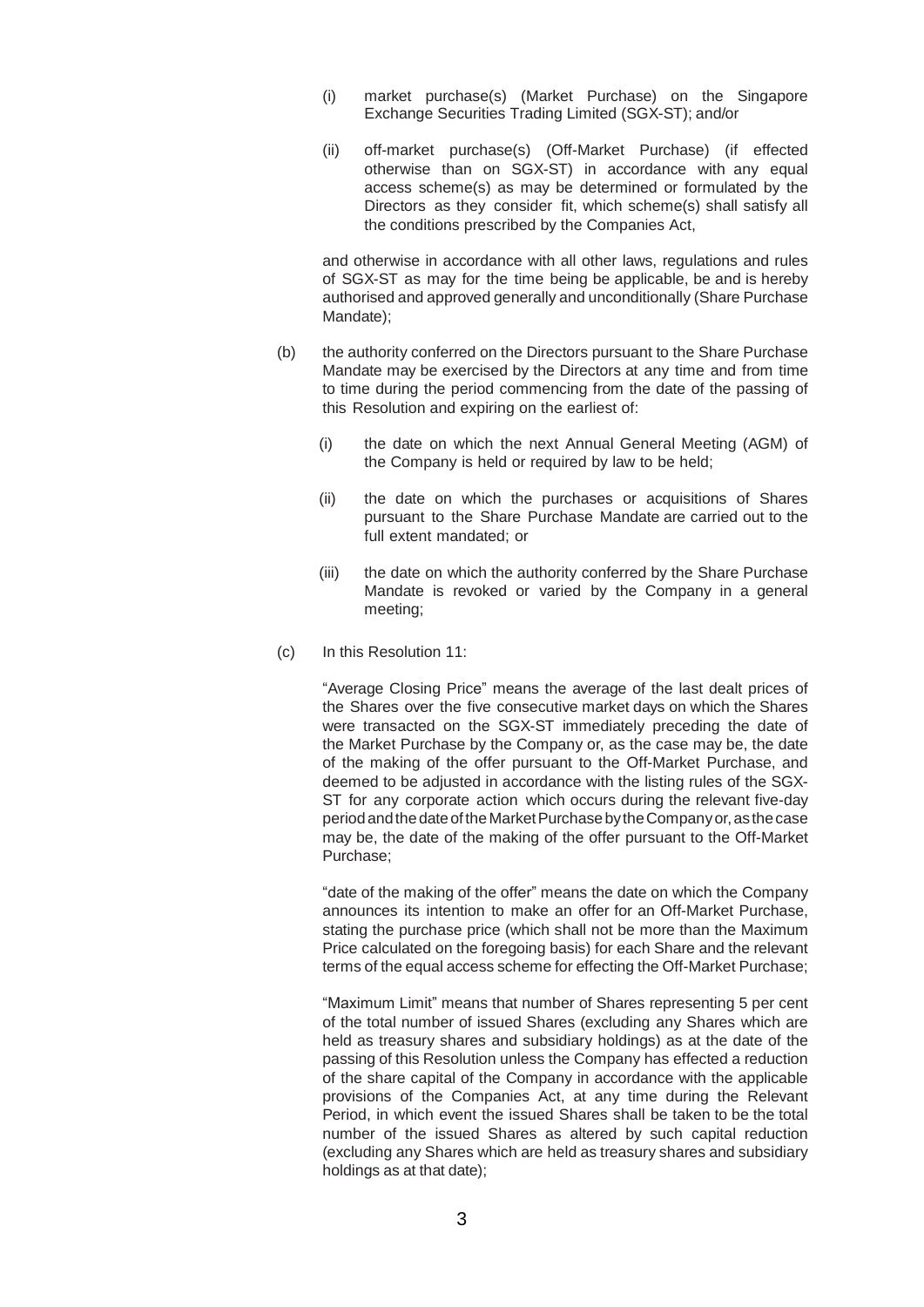"Maximum Price" in relation to a Share to be purchased or acquired, means the purchase price (excluding brokerage, commission, applicable goods and services tax and other related expenses) which shall not exceed 105 per cent of the Average Closing Price of the Shares whether the Shares are purchased or acquired in a Market Purchase or an Off-Market Purchase;

"Relevant Period" means the period commencing from the date on which the last AGM of the Company was held and expiring on the date the next AGM of the Company is held or is required by law to be held, whichever is the earlier, after the date of this Resolution; and

"subsidiary holdings" shall have the meaning ascribed to it in the SGX-ST Listing Manual; and

(d) theDirectors and/or anyof them be and are herebyauthorised to complete and do all such acts and things (including executing such documents as may be required) as they and/or he may consider expedient or necessary to give effect to the transactions contemplated and/or authorised by this Resolution."

### NOTES TO RESOLUTIONS

**Resolution 2** is to approve the final and special dividends. The Transfer Books and Register of Members will be closed from 5.00 p.m. on 16 June 2020 up to (and including) 17 June 2020, for the purpose of determining shareholders' entitlements to the final and special dividends. Registrable transfers received up to 5.00 p.m. on 16 June 2020 (record date) will be entitled to the final and special dividends. If approved at the AGM, the final and special dividends will be paid on 29 June 2020.

**Resolution 5** is to re-elect Mr Wee Ee Cheong who will, if re-elected, continue as Deputy Chairman and a non-independent member of the Board Risk Management, Executive and Nominating Committees.

**Resolution 6** is to re-elect Mr Alexander Charles Hungate who will, if re-elected, continue as an independent and non-executive director and a member of the Remuneration and Human Capital Committee.

**Resolution 7** is to re-elect Mr Michael Lien Jown Leam who will, if re-elected, continue as a nonindependent and non-executive director and a member of the Executive and Nominating Committees.

**Resolution 8** is to re-elect Mr Steven Phan Swee Kim who will, if re-elected, continue as a non-independent and non-executive director and a member of the Remuneration and Human Capital Committee.

**Resolution 9** is to empower the Directors to issue Shares and to make or grant instruments (such as warrants, debentures or options) convertible into Shares, and to issue Shares in pursuance of such instruments, up to an amount not exceeding in total 50 per cent of the total number of issued Shares, excluding treasury shares and subsidiary holdings, of which the number of Shares that may be issued other than on a *pro rata* basis to shareholders shall be less than 10 per cent of the total number of Shares that may be issued (General Mandate). For the purpose of determining the aggregate number of Shares that may be issued pursuant to the General Mandate, the percentage of issued Shares shall be based on the total number of issued Shares, excluding treasury shares and subsidiary holdings, at the time that Resolution 9 is passed, after adjusting for (a) new Shares arising from the conversion or exercise of any convertible securities or share options or vesting of share awards which are outstanding or subsisting at the time that Resolution 9 is passed, and (b) any subsequent bonus issue, consolidation or subdivision of Shares.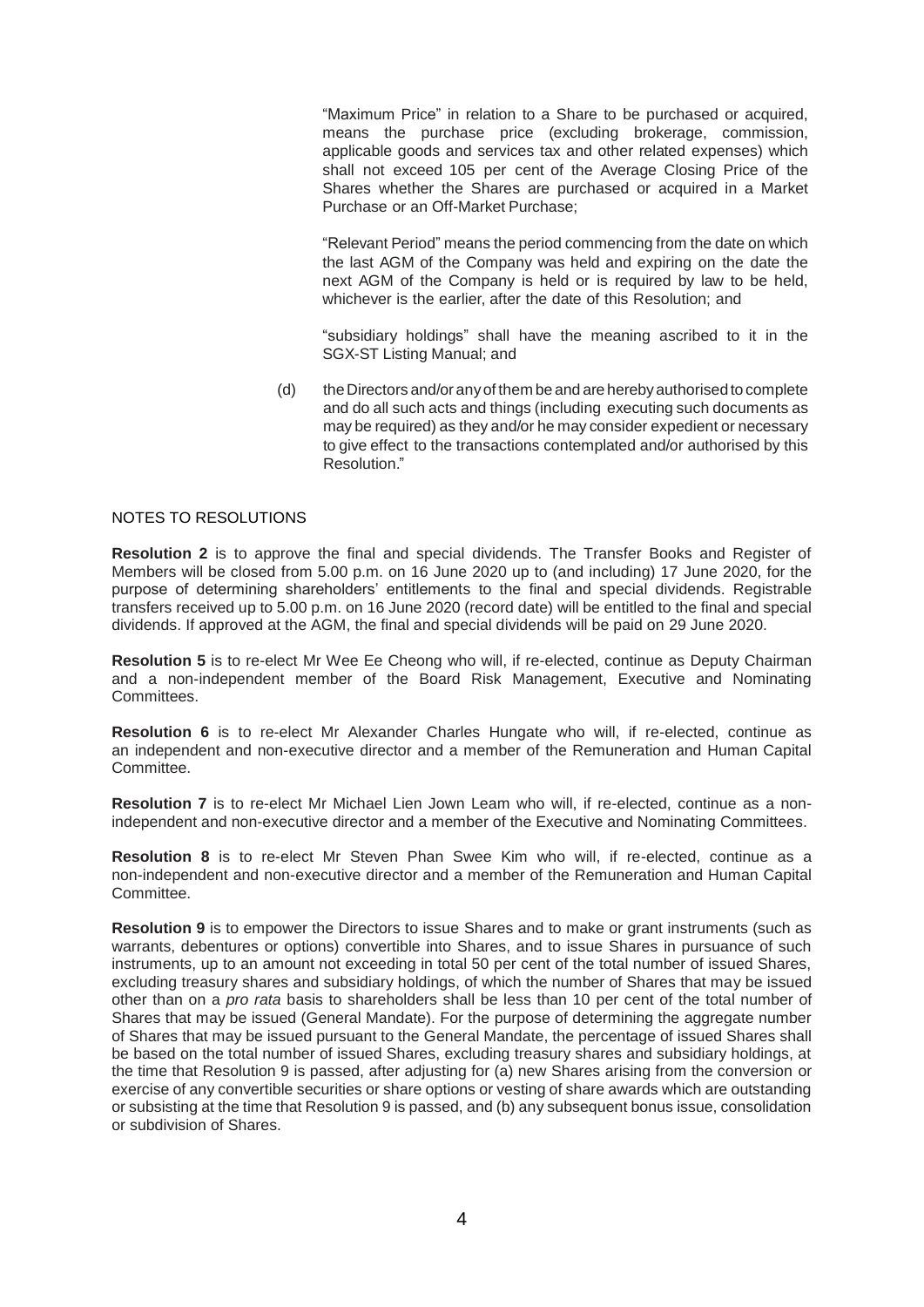**Resolution 10** is to authorise the Directors to issue Shares pursuant to the UOB Scrip Dividend Scheme (Scheme) should the Company decide to apply the Scheme to any dividend declared by the Company from the date of this AGM until the date of the next AGM of the Company.

**Resolution 11** is to renew the Share Purchase Mandate, which was first approved by shareholders on 29 April 2004 and was last renewed at the AGM of the Company held on 26 April 2019, and which is substantially the same as the Share Purchase Mandate approved at the AGM of the Company held on 26 April 2019, save that certain changes have been made to take into account amendments to the SGX-ST Listing Manual which took effect on 7 February 2020.

The Company intends to use its internal sources of funds to finance its purchase or acquisition of Shares. The amount of financing required for the Company to purchase or acquire its Shares and the impact on the Company's financial position, cannot be ascertained as at the date of this Notice of AGM as these will depend on, *inter alia*, the aggregate number of Shares purchased or acquired and the consideration paid at the relevant time.

As at 9 March 2020 (Latest Practicable Date), the Company had 12,351,273 treasury shares and no subsidiary holdings.

Please refer to the attached Letter to Shareholders dated 6 May 2020 for more details on Resolution 11.

BY ORDER OF THE BOARD

Joyce Sia/Theresa Sim Company Secretaries

Singapore 6 May 2020

#### **Notes**

- 1. The AGM is being convened, and will be held, by electronic means pursuant to the COVID-19 (Temporary Measures) (Alternative Arrangements for Meetings for Companies, Variable Capital Companies, Business Trusts, Unit Trusts and Debenture Holders) Order 2020.
- 2. Shareholders should refer to the Company's announcement dated 6 May 2020 (AGM Alternative Arrangements Announcement) accompanying this Notice of AGM for details on the alternative arrangements relating to attendance at the AGM via electronic means (including arrangements by which the AGM can be electronically accessed via "live" audio-visual webcast or "live" audio-only stream), submission of questions to the Chairman of the Meeting in advance of the AGM, addressing of substantial and relevant questions received and voting by appointing the Chairman of the Meeting as proxy at the AGM. The AGM Alternative Arrangements Announcement, this Notice of AGM, Additional Information on Directors Seeking Re-election, the Annual Report 2019, the Letter to Shareholders dated 6 May 2020 (in relation to the Share Purchase Mandate) and the Proxy Form may be accessed at the Company's website at **[www.uobgroup.com/investor-relations/agm-and-egm](https://www.uobgroup.com/investor-relations/agm-and-egm/)**.
- 3. **Due to the current COVID-19 situation and the related safe distancing measures in Singapore, a member will not be able to attend the AGM in person. A member (whether individual or corporate) must appoint the Chairman of the Meeting as his proxy to attend, speak and vote on his behalf at the AGM if such member wishes to exercise his voting rights at the AGM.**

Where a member (whether individual or corporate) appoints the Chairman of the Meeting as his proxy, he must give specific instructions as to voting, or abstentions from voting, in respect of a resolution in the form of proxy, failing which the appointment of the Chairman of the Meeting as proxy for that resolution will be treated as invalid.

4. A member who wishes to submit an instrument of proxy appointing the Chairman of the Meeting as proxy must first download, complete and sign the proxy form, before scanning and sending it by email t[o uob\\_agm@uobgroup.com](mailto:uob_agm@uobgroup.com) or submitting it by post to 80 Raffles Place, #04-20 UOB Plaza 2, Singapore 048624 (Attention: The Company Secretary), not less than 72 hours before the time appointed for holding the AGM.

**In view of the current COVID-19 situation and the related safe distancing measures in Singapore, it may be difficult for members to submit completed proxy forms by post and for the Company to process completed proxy forms which are submitted by post. There may also be delays in the delivery of completed proxy forms which are submitted by post. Therefore, members are strongly encouraged to submit completed proxy forms electronically via email to**  agm@uobgroup.com to ensure that they are received by the Company by the stipulated deadline.

**Shareholders should refer to the AGM Alternative Arrangements Announcement for further details on the appointment of the Chairman of the Meeting as proxy.**